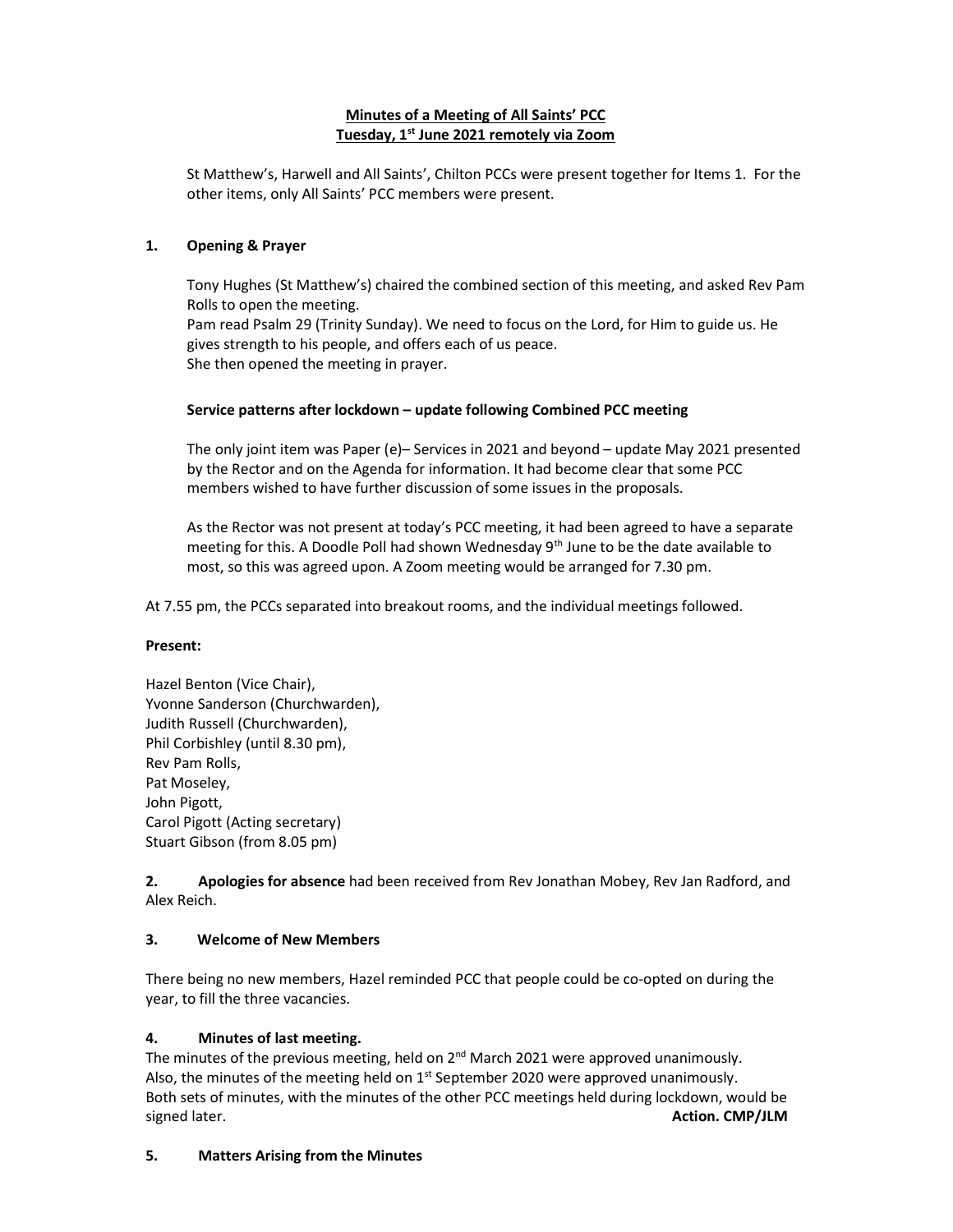### i. Church Access, ramp

The ramp into church needs to be trialed, when lockdown eases. To stay on the agenda. **Action. CMP** and the contract of the contract of the contract of the contract of the contract of the contract of the contract of the contract of the contract of the contract of the contract of the contract of the

### ii. Boundary wall (Status)

At the recent APCM, PCC were asked to pursue further discussion with the Diocesan Registry, to ensure we come to a permanent legal arrangement with the house owners, over ownership/maintenance of the wall. Pam was aware that fees are payable to the diocese (of £300/hr. or more) and an earlier request that the diocese borrow the original files from the Church

## The proposal :

Commissioners for checking came to no avail.

That the Rector speak with the three house owners initially, to gather as much information as possible, and then approach the Registry, with a view to drawing up an agreement with the three owners.

Was proposed by Pam Rolls, seconded John Pigott, and passed unanimously.

 (Comment from Carol. I tried to find the actual fees to be charged, on the Diocesan registry website but only found "The Registry provides initial advice in relation to ….(various areas)….under a retainer paid by the diocese" . Then "For the avoidance of doubt, advice in relation to other areas is not covered by the diocesan retainer, and separate fees will be payable, including for: Property research (including boundary disputes)…." )

#### 6. Appointment of PCC Officers.

| Vice-chair:       | Hazel Benton  |
|-------------------|---------------|
| Treasurer:        | Stuart Gibson |
| Acting Secretary: | Carol Pigott  |

The above were proposed by Pat Moseley, seconded by Judith Russell, and elected unanimously.

#### 7. Appointment of Subcommittees.

| Finance: | Clergy, Churchwardens, Treasurer |
|----------|----------------------------------|
| Fabric:  | John Pigott and Judith Russell   |

Proposed by Carol Pigott, seconded Phil Corbishley, and elected unanimously. The chair of Fabric Committee remains vacant, following Andrew Hayes retirement from the role.

#### 8. Election of PCC representatives

|      | Village Hall Management Committee. | Currently vacant, could be a member of the |
|------|------------------------------------|--------------------------------------------|
|      | congregation.                      |                                            |
| ii.  | Stewardship/Gift Aid Secretary.    | <b>Stuart Gibson</b>                       |
| iii. | Electoral Roll Officer.            | Carol Pigott                               |
| iv.  | Approval of Sidesman               |                                            |
|      |                                    |                                            |

| John Berry      | Hazel Benton | Judith Russell   |
|-----------------|--------------|------------------|
| Phil Corbishley | Liz Morris   | Jeremy Sanderson |
| Naomi Gibson    | Pat Moseley  | Yvonne Sanderson |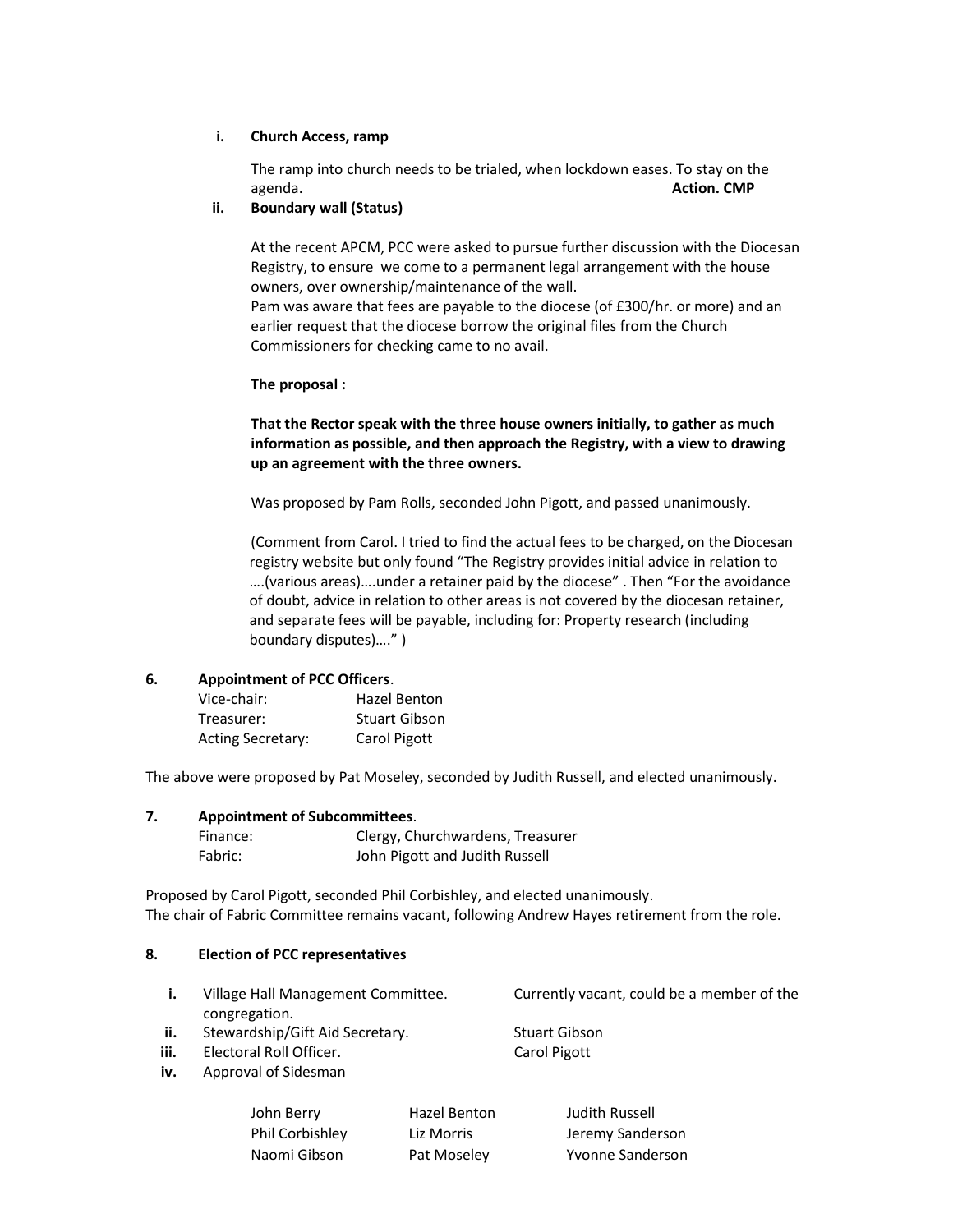| Steve Hale          | Carol Pigott | <b>Audrey Slater</b> |
|---------------------|--------------|----------------------|
| <b>Andrew Hayes</b> | John Pigott  |                      |
| Dave Kerr           | Alex Reich   |                      |

v. Health and Safety Representative. Currently vacant, following Andy Wells moving away

The above representatives, and sidesmen, were proposed by John Pigott, seconded Yvonne Sanderson, and elected unanimously.

## 9. Appointment of People for Tasks.

This list had been circulated as paper (c).

 Vacancies, apart from those noted above, exist for Clock Maintenance. Stuart has asked the Cumbria Clock Company to provide annual maintenance, at £187 p.a. Currently, the auto-winding is not happening, and he will ask them to correct this. It was also noted that St Matthew's needs to elect a new Safeguarding Officer, following the death of Mel Gibson, while Judith Gold will continue as deputy.

All the above were proposed by Pam Rolls, seconded by Phil Corbishley, and elected unanimously.

## 10. Committee reports

#### i Finance.

The Finance report, and Revenue Account, for  $1<sup>st</sup>$  January to 31<sup>st</sup> May 2021 had been circulated (Papers (g) and (f))

(Phil Corbishley left the meeting at this point)

Hazel asked about progress on the Youth Trust, Didcot. Stuart replied that we should need to raise the same amount of funding, if the Youth Trust is started up, or not.

Pat asked about the effect of the Covid-19 pandemic on church funds. 2020 was not as bad as anticipated, and we are in a stronger position at this time, than last year.

Judith asked how much of a deficit was there still on the path fund. Currently £1,179, but diminishing every year.

Pat asked how much were we paying for the Pebbles meetings in the hall. Nothing so far, since March 2020, because of lockdown.

Hazel asked how the Chilton Mutual Aid Group Fund was to be distributed. We are simply "holders" of this fund. Stuart will suggest the Group publicises how the remaining funds will be distributed. Discussion on the sound and vision provision in church, with the possibility of live-streaming ensued. A new sound desk is to arrive by Friday; Stuart has a new lectern mic; we need a new laptop. Judith asked if we need a licence for live-streaming, but Stuart said no, we are currently using YouTube, which needs no licence, but if we use CD s in church, a licence would be needed

# ii Fabric.

Andrew Hayes had sent apologies that there were no fabric papers for the meeting, as Audrey had needed emergency surgery very recently. She is now recovering at home.

Hazel said that we all wish her very well, and a speedy recovery to full health.

# 11. Review of Easter

Pam reported that;

The Rector had sent out daily emails (with children's activities included) which had been well received.

She had done daily video reflections, also well received.